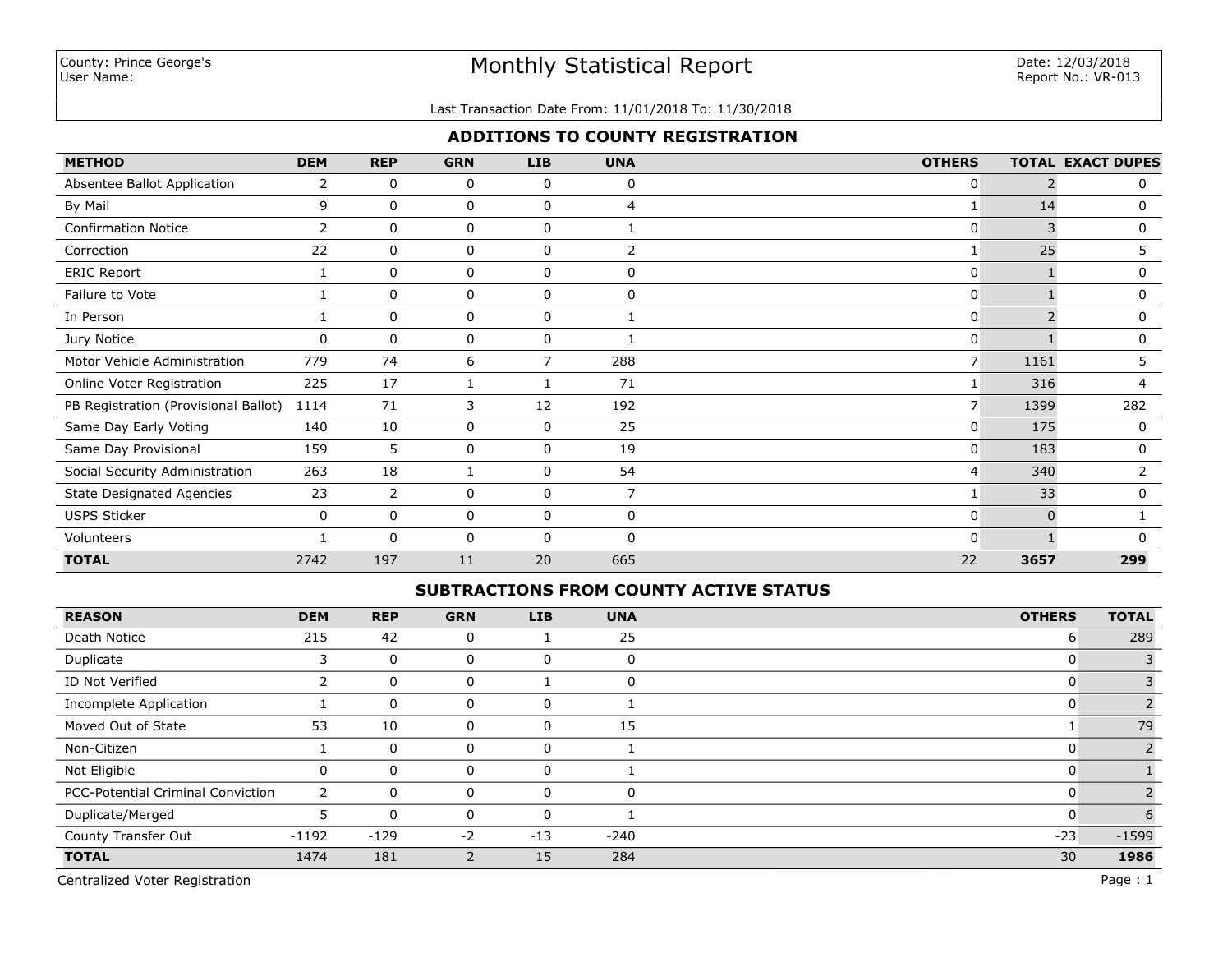Last Transaction Date From: 11/01/2018 To: 11/30/2018

## **AFFILIATION CHANGES**

| <b>CHANGE</b> | <b>DEM</b> | <b>REP</b> | <b>GRN</b> | <b>LIB</b> | <b>UNA</b> | <b>OTHERS</b> | <b>TOTAL</b> |
|---------------|------------|------------|------------|------------|------------|---------------|--------------|
| From          | 228        | ⊶          |            |            | 148        | ∠⊥            | 450          |
| To            | 157        | ⊶          |            |            | 21E<br>413 | 18            | 450          |
| <b>TOTAL</b>  |            |            |            |            | 67         |               |              |

#### **CURRENT ACTIVE REGISTRATION**

| <b>ACTIVITY</b>              | <b>DEM</b> | <b>REP</b> | <b>GRN</b> | <b>LIB</b> | <b>UNA</b> | <b>OTHERS</b> | <b>TOTAL</b> |
|------------------------------|------------|------------|------------|------------|------------|---------------|--------------|
| <b>BEGINNING OF REPORT</b>   | 460795     | 40719      | 1060       | 1709       | 69482      | 11353         | 585118       |
| ADDITIONS $(+)$              | 2742       | 197        | 11         | 20         | 665        | 22            | 3657         |
| REINSTATED (+)               | 177        | 10         | 0          |            | 28         |               | 220          |
| CANCELLED (-)                | $-277$     | $-52$      | 0          | $-1$       | $-43$      | $-7$          | $-380$       |
| COUNTY TRANSFER OUT (-)      | $-1192$    | $-129$     | $-2$       | $-13$      | $-240$     | $-23$         | $-1599$      |
| AFFILIATION CHANGES (+ OR -) | $-71$      | 0          | -1         | 8          | 67         | -3            | $\Omega$     |
| * INACTIVATED (-)            | 0          | 0          | 0          |            | $\Omega$   |               | $\Omega$     |
| $*$ REACTIVATED $(+)$        | 1197       | 40         |            |            | 117        | 6             | 1364         |
| <b>END OF REPORT TOTALS</b>  | 463371     | 40785      | 1069       | 1726       | 70076      | 11353         | 588380       |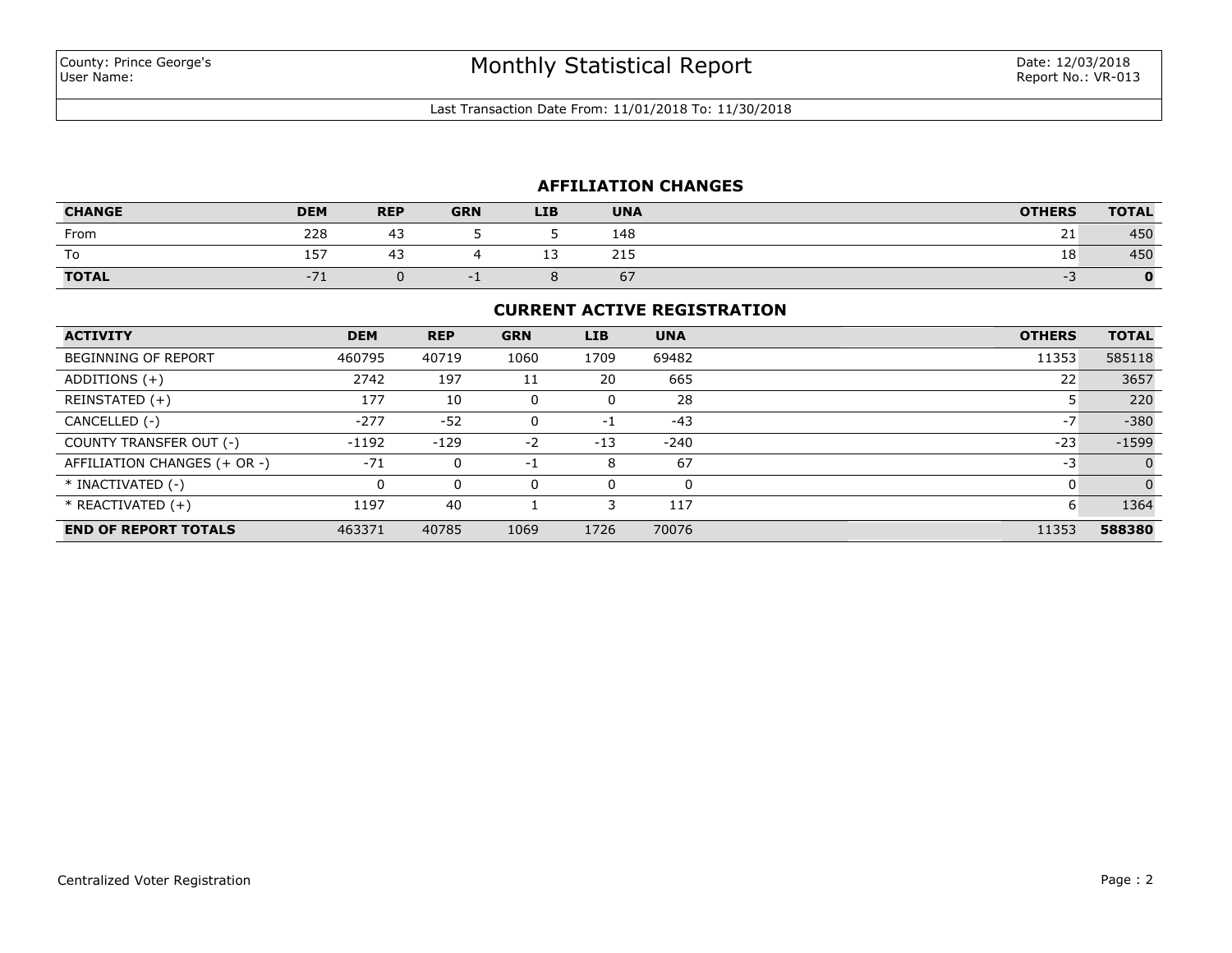#### Last Transaction Date From: 11/01/2018 To: 11/30/2018

## **INACTIVE REGISTRATION**

## **SUBTRACTIONS FROM COUNTY INACTIVE STATUS**

| <b>REASON</b>                    | <b>DEM</b>     | <b>REP</b> | <b>GRN</b> | <b>LIB</b>   | <b>UNA</b>     | <b>OTHERS</b> | <b>TOTAL</b>   |
|----------------------------------|----------------|------------|------------|--------------|----------------|---------------|----------------|
| Absentee Ballot Application      | 8              | 0          | 0          | 0            | 0              |               | 9              |
| <b>Confirmation Notice</b>       |                |            | 0          | 0            | 0              | 0             | $\overline{2}$ |
| Death Notice                     | $\overline{2}$ | 0          | 0          | 0            | 1              | 0             | 3              |
| ID Not Verified                  | 5.             |            | 0          | 0            | 2              | 0             | $\,8\,$        |
| Jury Notice                      | 0              |            | 0          | 0            | 0              | 0             |                |
| Motor Vehicle Administration     | 54             |            | 0          | 0            | 5              | 0             | 60             |
| Moved Out of State               | 12             | 2          | 0          | 0            | 2              | 0             | 16             |
| Online Voter Registration        | 24             | 0          | 0          | 0            | $\overline{7}$ | 0             | 31             |
| Provisional Ballot Change        | 191            | 4          | 0          | 0            | 11             | 0             | 206            |
| Same Day Early Voting            | 6              | 0          | 0          | 0            | 1              | 0             |                |
| Same Day Provisional             | 3              | 0          | 0          | 0            | 0              | 0             | 3              |
| <b>State Designated Agencies</b> |                | 0          | 0          | 0            | 0              | 0             |                |
| Duplicate/Merged                 | 0              | 0          | 0          | 0            | $\mathbf 0$    | 0             | $\Omega$       |
| County Transfer Out              | -84            | -4         | $-1$       | 0            | $-14$          | $-2$          | $-105$         |
| <b>TOTAL</b>                     | 391            | 14         |            | $\mathbf{0}$ | 43             | 3             | 452            |

# **CURRENT INACTIVE REGISTRATION**

| <b>ACTIVITY</b>              | <b>DEM</b> | <b>REP</b> | <b>GRN</b> | <b>LIB</b> | <b>UNA</b> | <b>OTHERS</b> | <b>TOTAL</b>   |
|------------------------------|------------|------------|------------|------------|------------|---------------|----------------|
| <b>BEGINNING OF REPORT</b>   | 30875      | 3277       | 87         | 165        | 6178       | 922           | 41504          |
| $*$ INACTIVATED $(+)$        |            |            |            | 0          | 0          |               | 0              |
| *REACTIVATED (-)             | $-1200$    | $-40$      | -1         | $-3$       | $-114$     | -6            | $-1364$        |
| COUNTY TRANSFER OUT (-)      | $-84$      | $-4$       | -1         | 0          | $-14$      | $-2$          | $-105$         |
| AFFILIATION CHANGES (+ OR -) |            |            |            | 0          | 0          |               | $\overline{0}$ |
| CANCELLED FROM INACTIVE (-)  | $-14$      | $-2$       |            | 0          | -3         |               | $-19$          |
| PENDING FROM INACTIVE (-)    | -5         | -1         |            | 0          | $-2$       |               | $-8$           |
| <b>TOTAL INACTIVE</b>        | 29572      | 3230       | 85         | 162        | 6045       | 914           | 40008          |

# **ACTIVE AND INACTIVE REGISTRATION TOTAL REGISTRATION RECORDS**